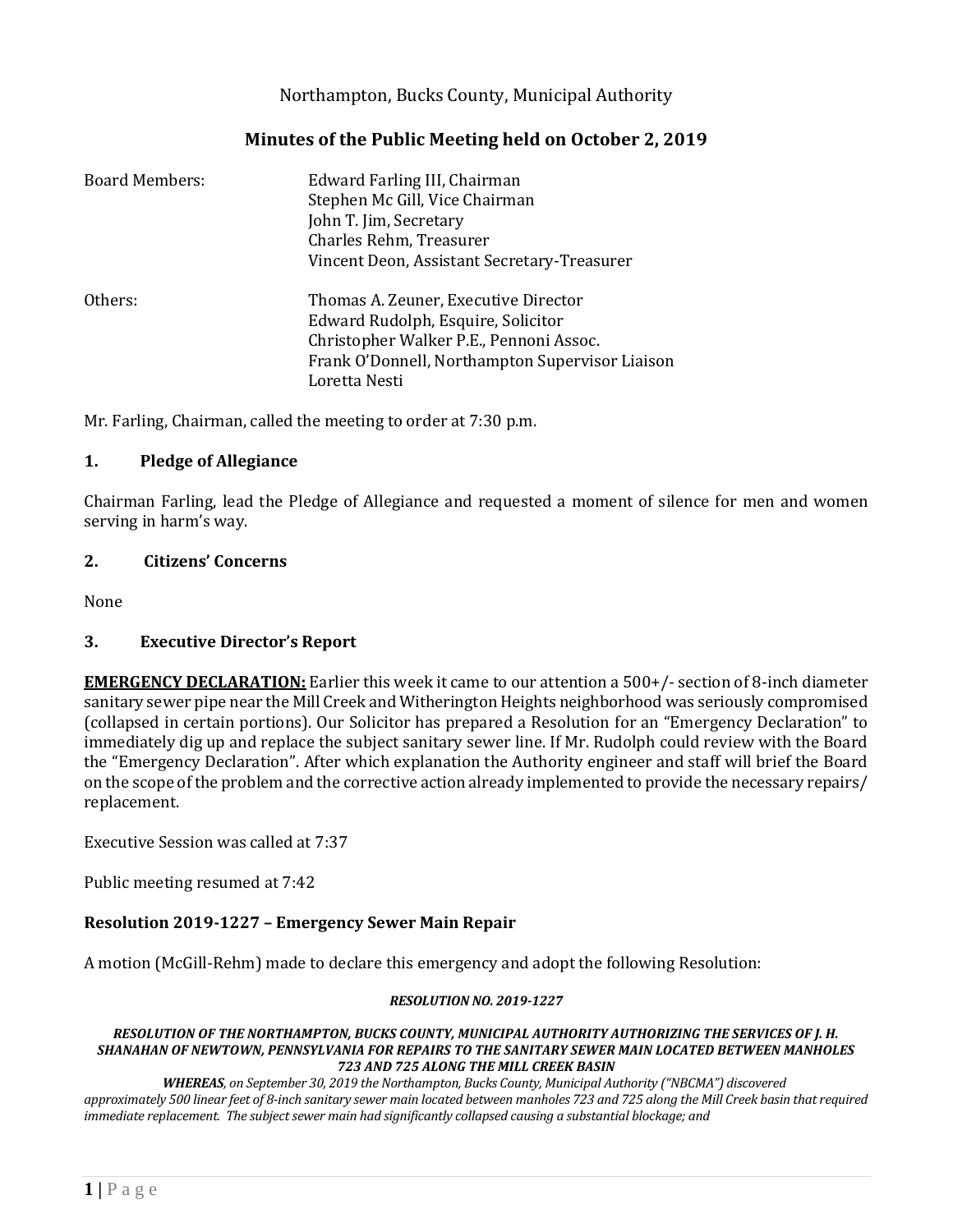*WHEREAS, the Authority Administration, due to the existence of this emergency event, obtained the services of J.H. Shanahan of Newtown, Pennsylvania to mobilize and complete the necessary repairs on the subject sewer main, estimating that the cost of such services will approximate \$30,000.00.*

*NOW, THEREFORE, BE IT RESOLVED, that the Northampton, Bucks County, Municipal Authority acknowledges that an emergency exists regarding the above matter, requiring the NBCMA to act in obtaining the services of J. H. Shanahan of Newtown, Pennsylvania; and that the Executive Director of the NBCMA is authorized and empowered to take all appropriate action related to the repair of the subject sewer main.*

*ADOPTED at the Public Meeting held on this 2nd day of October, 2019.* 

**INSURANCE/NON-MEDICAL**: Each year the Authority's Liability, Worker Compensation and other insurance policies are renewed with an expiration of October  $31<sup>st</sup>$  of each fiscal year. Authority management is currently shopping for the best rates via a competitive process for our insurances. We do not have the comparative rates as of this date. Since the Authority will not be meeting again until after the expiration of our current policies, the Executive Director is seeking approval from the Board to enter into the annual insurance contracts with the broker providing the best value to the Authority. Our solicitor has prepared a Resolution for consideration later in the agenda.

**SPRING MILL LAND DEVELOPMENT PLAN**: The land development plan at the Spring Mill Country Club is nearing approval worthy status. We learned today that they a very near completing all of the requirements of the Authority. Our solicitor has prepared a Resolution for consideration later in the agenda.

**NORTHAMPTON DAYS & TIME CAPSULE**: The Authority participated in the annual Northampton Days celebration this past Saturday. We gave away 500 insulated lunch bags with the Authority logo. Inside those bags we provided water quality information and Compliance information related to sump pumps connected to the sanitary sewer system. We did have the opportunity to open the "1976 Time Capsule". There was not much in the capsule other than Authority annual reports from 1973, 1974, 1975 and a roster of employees at that time. I was personally hoping for bi-centennial mementoes.

**BUDGETARY PROCESS:** The Authority staff and professionals had an extensive work session last week to refine the Operational & Capital Budgets for the upcoming fiscal year. This refinement program is ongoing. Those budget proposals are anticipated to be presented at the Authority's November public meeting for Board review, deliberation and vote. We are waiting for the final COSS from the rate consultant in order to finalize sanitary sewer costs for our coming year and that rate being incorporated into the Authority's operating budget.

**SANITARY SEWER SMOKE TESTING:** In an effort to provide an additional tool for the Authority in our efforts to reduce inflow and infiltration, we will begin using smoke testing as another means of testing for the integrity of sanitary sewer lines. In particular, the quality of private laterals, clean-out and lawn drains can be obtained from this new initiative. Standard Operating Procedures have been developed by our operations team to keep the public and appropriate municipal agencies (Twp. Administration, police and fire) apprised of our program. We anticipate using various methods of customer awareness communications when completing this process in the target areas.

# **4. Approval of the Minutes of September 4, 2019**

A motion (McGill-Rehm) made to approve the Minutes of September 4, 2019 passed with 5 ayes.

# **5. Check Requisitions / Accounts Payable**

A motion (Rehm-Jim) approving the following Requisition/s passed 5 with ayes.

**Requisition No. 2183** dated 09/18/19 in the amount of \$719,678.59